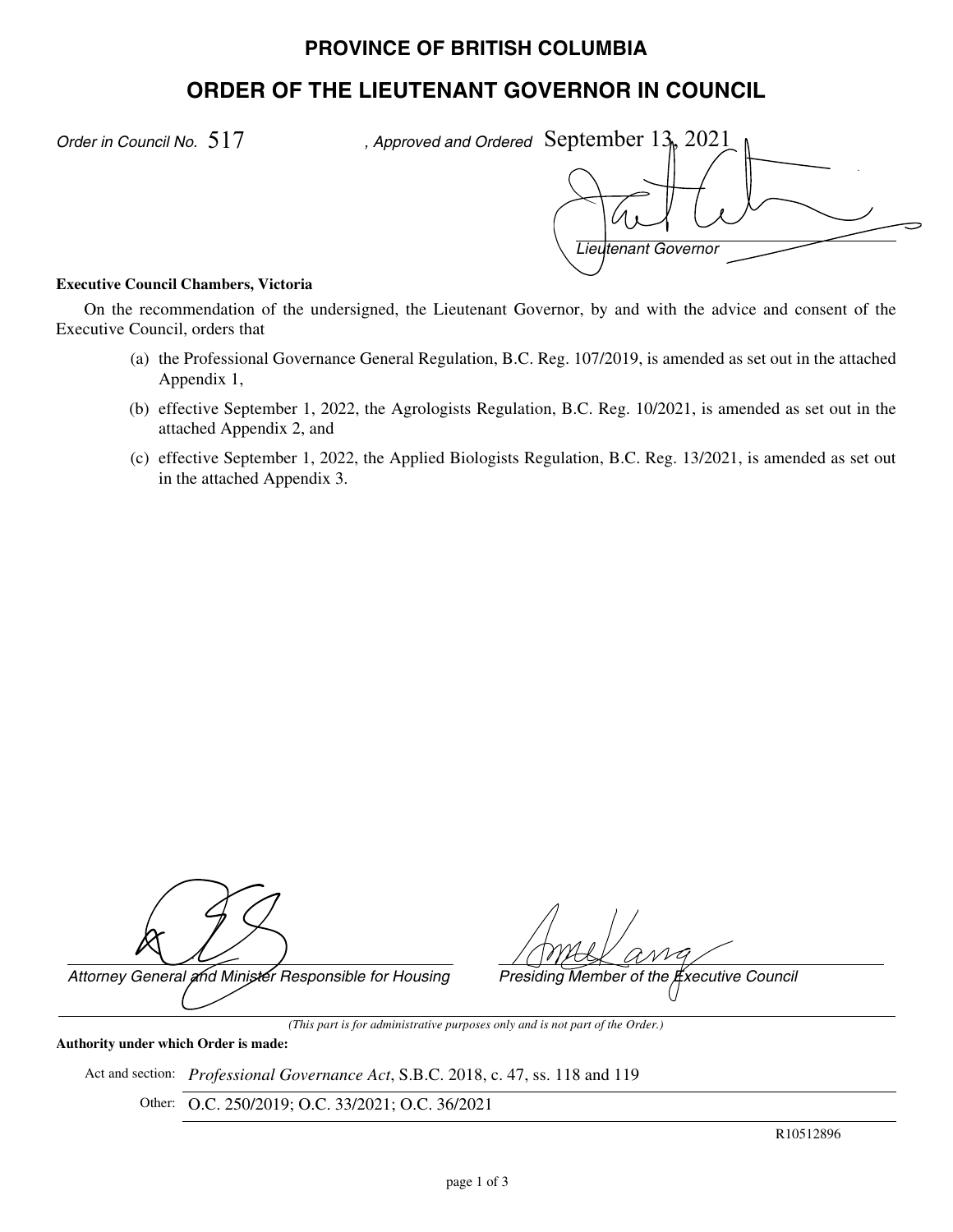## **APPENDIX 1**

*1 Section 6 (3) (d) of the Professional Governance General Regulation, B.C. Reg. 107/2019, is amended by striking out "*with which, the nomination*" and substituting "*with which the nomination*".*

## **APPENDIX 2**

- *1 Section 1 of the Agrologists Regulation, B.C. Reg. 10/2021, is amended*
	- *(a) in subsection (1) by adding the following definition:*
		- **"protective purposes"** means the safety, health and welfare of the public, including the protection of the environment and the promotion of health and safety in the workplace. *, and*

#### *(b) by repealing subsection (2) and substituting the following:*

- (2) The practice of agrology does not include
	- (a) the provision of advice or services within the reserved practice of a registrant of another regulatory body, or
	- (b) a normal farm practice, as defined in the *Farm Practices Protection (Right to Farm) Act*, by a person on the person's land.

#### *2 The following section is added:*

#### **Reserved practice**

- **4** (1) For the purposes of section 51 (1) (b) *[reserved practice]* of the Act, the practice of agrology described in paragraph (a) (ii) of the definition of "practice of agrology" is a reserved practice that may only be carried out by or under the supervision of a registrant, if the practice relates to providing advice or another service that, having regard to the protective purposes, requires the experience or technical knowledge of an agrologist.
	- (2) In the case of advice or services described in paragraph (a) (ii) (C) of the definition of "practice of agrology", the reserved practice is limited to the advice or services relating to the state or quality of soil, water or air, for an agrology purpose.

## **APPENDIX 3**

- *1 Section 1 (1) of the Applied Biologists Regulation, B.C. Reg. 13/2021, is amended by adding the following definitions:*
	- **"biology objective"** means the restoration, retention or enhancement of, or the mitigation of impacts on, the receiving environment, and the living organisms, habitats or processes within ecosystems in relation to
		- (a) conservation,
		- (b) protection, or